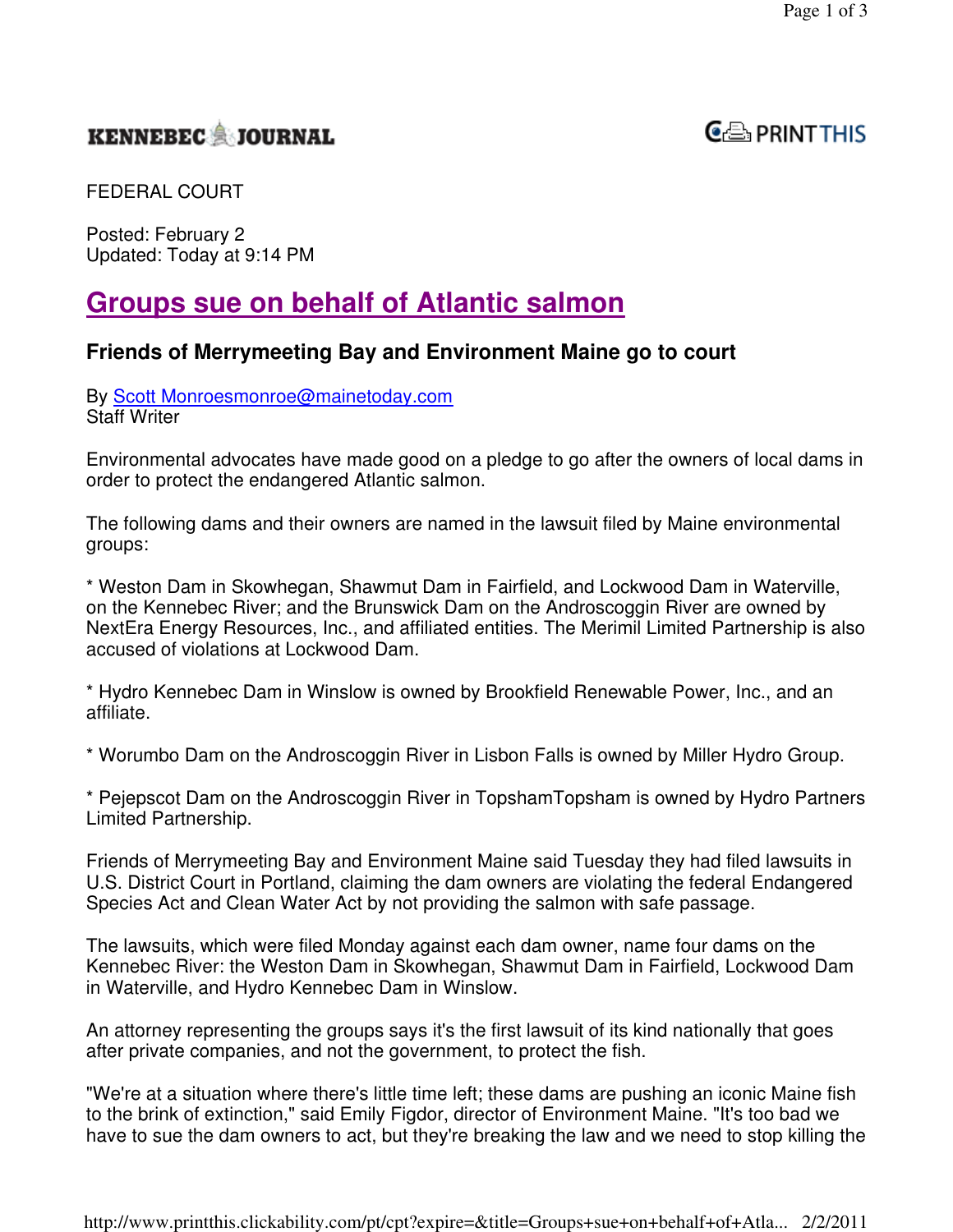salmon."

Of the four dams named in the suit, NextEra Energy owns dams in Skowhegan, Fairfield and Waterville, while Brookfield Renewable Power, Inc., and an affiliate owns the dam in Winslow.

NextEra spokesman Steve Stengel said Tuesday that company officials "have not seen the lawsuit and therefore have no comment at this time."

On Tuesday, Julie Smith-Galvin, spokeswoman for Brookfield Renewable Power, said "We are reviewing the filing and have no comment at this time."

The lawsuits were expected. Last July, the Bowdoinham-based Friends of Merrymeeting Bay and Douglas Watts, president of Friends of Kennebec Salmon, announced the plan to file lawsuits unless the dam owners took action to protect Atlantic salmon in the Kennebec River.

With the addition of the group Environment Maine to the cause, several dams on the Androscoggin River were also added to the list. The group is part of Environment America, a federation of advocacy organizations across the country.

The river's salmon, declared an endangered species in 2009 by the federal government, are being sliced up and killed as they pass through turbine blades at the dams, the plaintiffs contend. They suggest the installation of "basic" protective measures to prevent the migrating fish from swimming into the spinning turbine blades.

"The easiest way to do that is to install iron gates across from where the water comes down, so it physically keeps the fish swimming through them, and allow them to go through a bypass channel to go over the top of the dam," Watts said.

The groups, in a statement, say the dam owners have declined to install "simple protection measures -- such as installing effective devices to divert salmon from turbines -- that have been adopted elsewhere."

Also cited in the lawsuits are claims that the dam owners are violating "water quality certifications" issued by the state of Maine under the Clean Water Act by allowing downstream-migrating adult salmon and adult shad to pass through the turbines of the dams without having conducted studies to prove such passages are safe.

The Kennebec River was home to 100,000 Atlantic salmon before dams were installed in the early 19th century, Watts said, but now the fish are in danger of extinction.

In 2010, five adult salmon returned to the Kennebec and 10 returned to the Androscoggin, according to the environmental groups.

The lawsuits say that the salmon populations in the Kennebec and Androscoggin rivers are protected under the Endangered Species Act. By hampering the salmon's passage, the dams are also preventing them access to "significant amounts of spawning and rearing habitat" and altering their natural habitat "to such a degree that the essential behavior patterns of the fish are significantly impaired," the groups claim.

The federal act allows citizens to sue those who "take" -- meaning kill, harm, or harass -- an